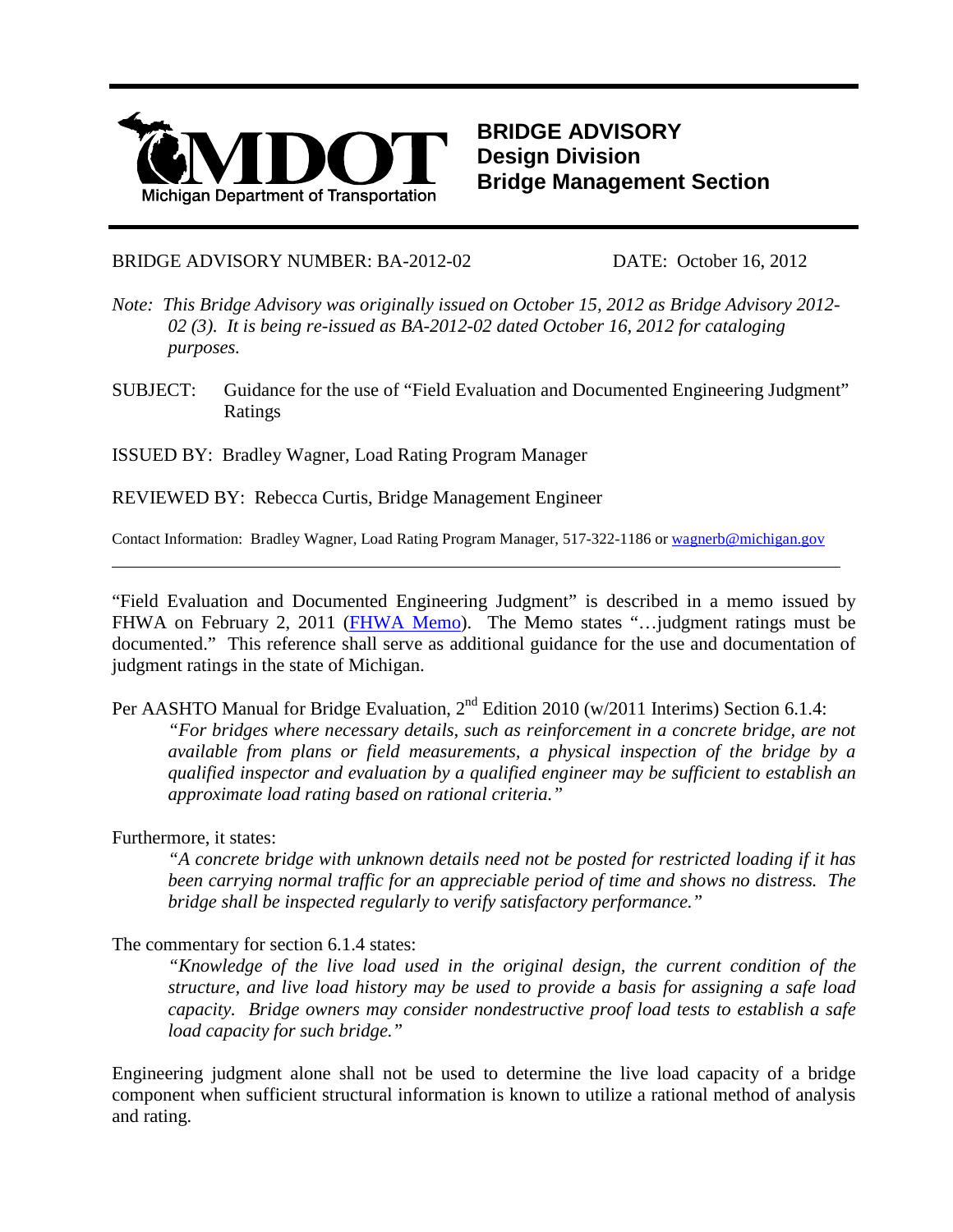The appropriate rating(s) shall be determined by the engineer upon careful consideration of all available information including, but not limited to:

- Year of construction and material properties of members
- Assumed design (Inventory) loading and controlling Operating vehicle
- Measurable structural dimensions
- Condition of load carrying components
- Redundancy of load path
- Changes since original construction
- Comparable structures of known design

These items are further discussed below:

### Year of construction and material properties of members

If the year of construction is known or can be approximated, **material strengths and properties** may be estimated using an appropriate reference such as the MDOT Bridge Analysis Guide (BAG) Tables 10.25-10.29. The reference used and the assumed material strengths shall be documented.

### Assumed Design (Inventory) loading and controlling Operating Vehicle

Year of construction may be used to establish the design vehicle for the structure. A history of Michigan **design loads** is included in chapter 2 of the MDOT BAG.

Span length may be used to compare moment and shear live load effects between vehicles, and to confirm which vehicle(s) control. Tables of moments and shears for legal and AASHTO "H" vehicles can be found in Chapter 10 of the MDOT BAG.

The observed performance of the structure under traffic shall be noted. Based on field observations and route ADTT information, consider the likelihood that the bridge has been subjected to full legal loads. For example, if a bridge is on a low volume rural roadway with little or no truck traffic, it may not have been designed for, nor ever subjected to full legal load. In such cases, posting may be necessary in order to prevent overload of the structure even if it does not show signs of distress.

# Measureable structural dimensions

Span-to-depth ratios can be helpful to establish whether the bridge was designed in accordance with accepted design standards corresponding to the date of construction.

# Condition of load carrying components

Member conditions shall be documented in detail and any observed conditions that could affect structural capacity shall be noted and accounted for in all judgment ratings. For example, the presence of vertical cracks near the middle of the span, or diagonal cracks near the supports may indicate overstress of a concrete member, and posting may be necessary.

In the absence of measureable loss that would require a detailed section loss calculation, the capacity of structures may be adjusted in accordance with the condition factors set forth in AASHTO Manual for Bridge Evaluation (MBE) Table 6A.4.2.3-1.